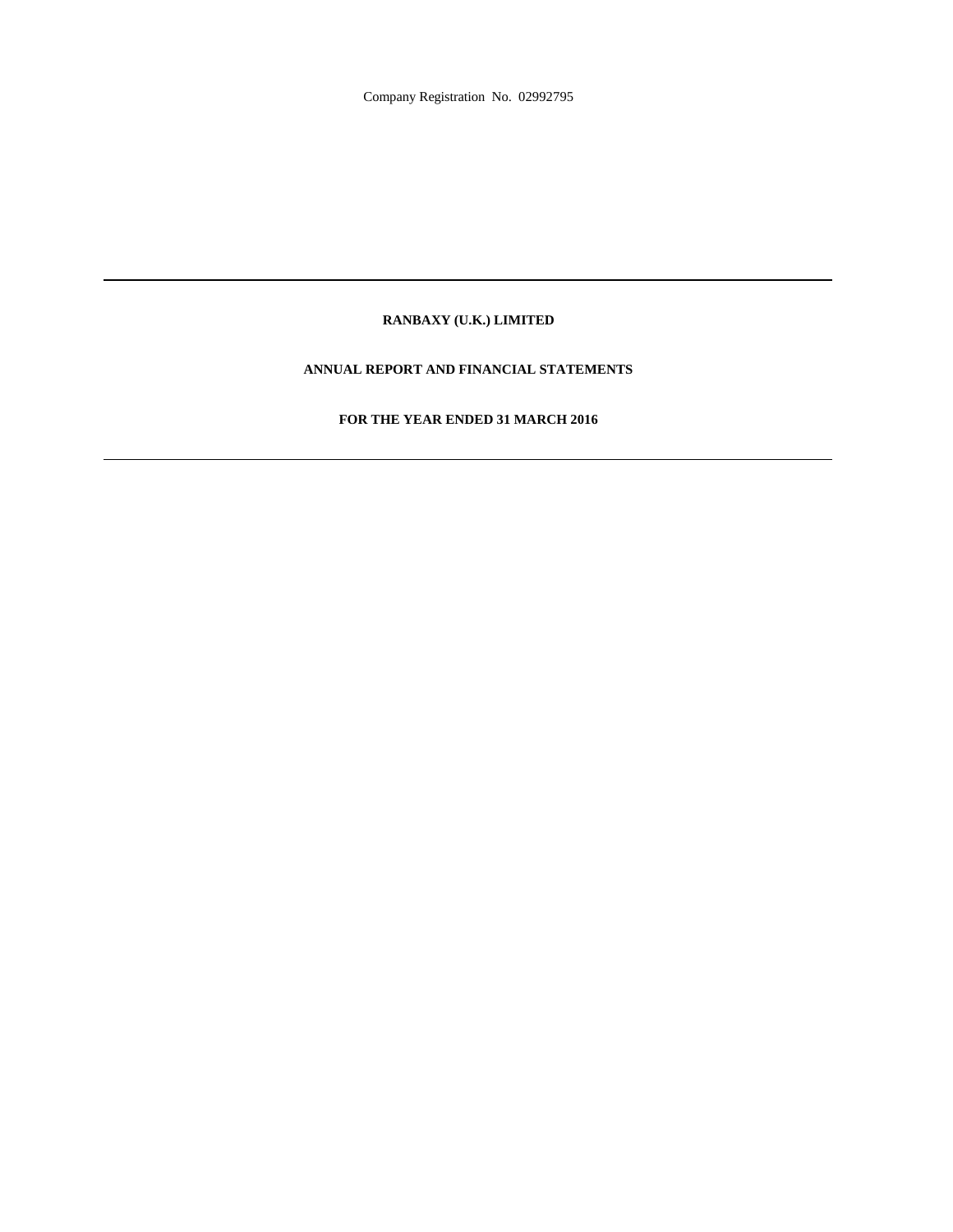# **CONTENTS**

|                                                                                                                                      | Page(s)  |
|--------------------------------------------------------------------------------------------------------------------------------------|----------|
| Company Information                                                                                                                  | 2        |
| Strategic Report                                                                                                                     | 3        |
| Statement of Directors' Responsibilities in respect of<br>the Strategic and Directors' Report and the Financial<br><b>Statements</b> | 4        |
| Independent Auditor's Report to the members<br>of Ranbaxy (U.K.) Limited                                                             | 5        |
| Statement of Income and Retained Earnings                                                                                            | 6        |
| <b>Statement of Financial Position</b>                                                                                               | 7        |
| Notes to the Financial Statements                                                                                                    | $8 - 15$ |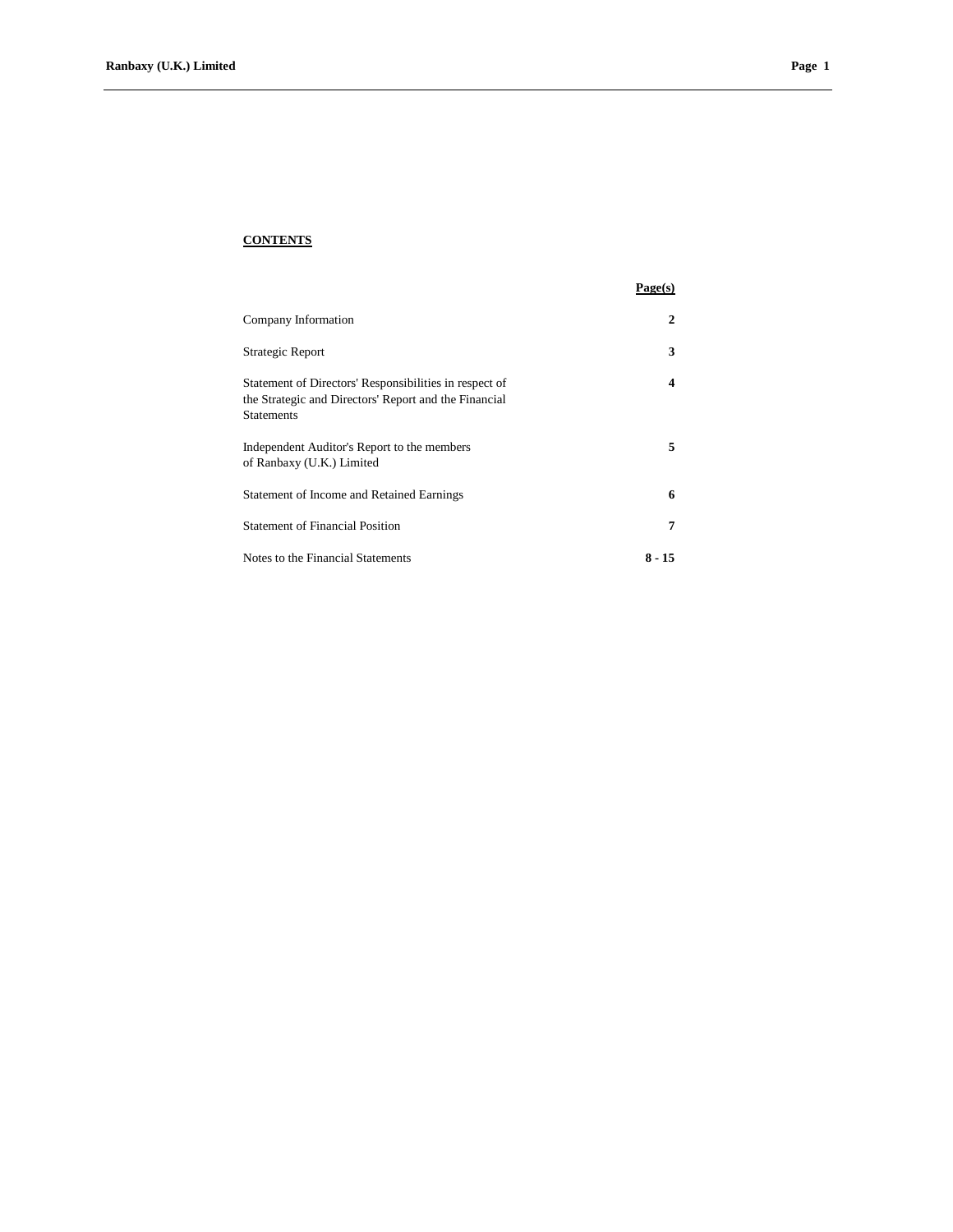# **COMPANY INFORMATION**

| <b>DIRECTORS</b>         | Mr N Sharma<br>Mr V Rama Seshadri                                                                                                                                      |
|--------------------------|------------------------------------------------------------------------------------------------------------------------------------------------------------------------|
|                          | Ms Hellen de Kloet - appointed 30th June 2015                                                                                                                          |
| <b>REGISTERED OFFICE</b> | 5th Floor, Hyde Park Hayes 3<br>11 Millington Road, Hayes<br>Middlesex, UB3 4AZ                                                                                        |
| <b>BANKERS</b>           | <b>HSBC Bank Plc</b><br>92 Kensington High Street<br>Kensington<br>London<br><b>W8 4SH</b>                                                                             |
| <b>SOLICITORS</b>        | Stevens & Bolton<br>The Billings<br>Guildford<br>Surrey<br>GU1 4YD                                                                                                     |
| <b>AUDITORS</b>          | Anderson Shaw<br><b>Chartered Certified Accountants</b><br><b>Statutory Auditors</b><br>Scottish Provident House<br>76 - 80 College Road, Harrow<br>Middlesex, HA1 1BQ |

**COMPANY NUMBER** 02992795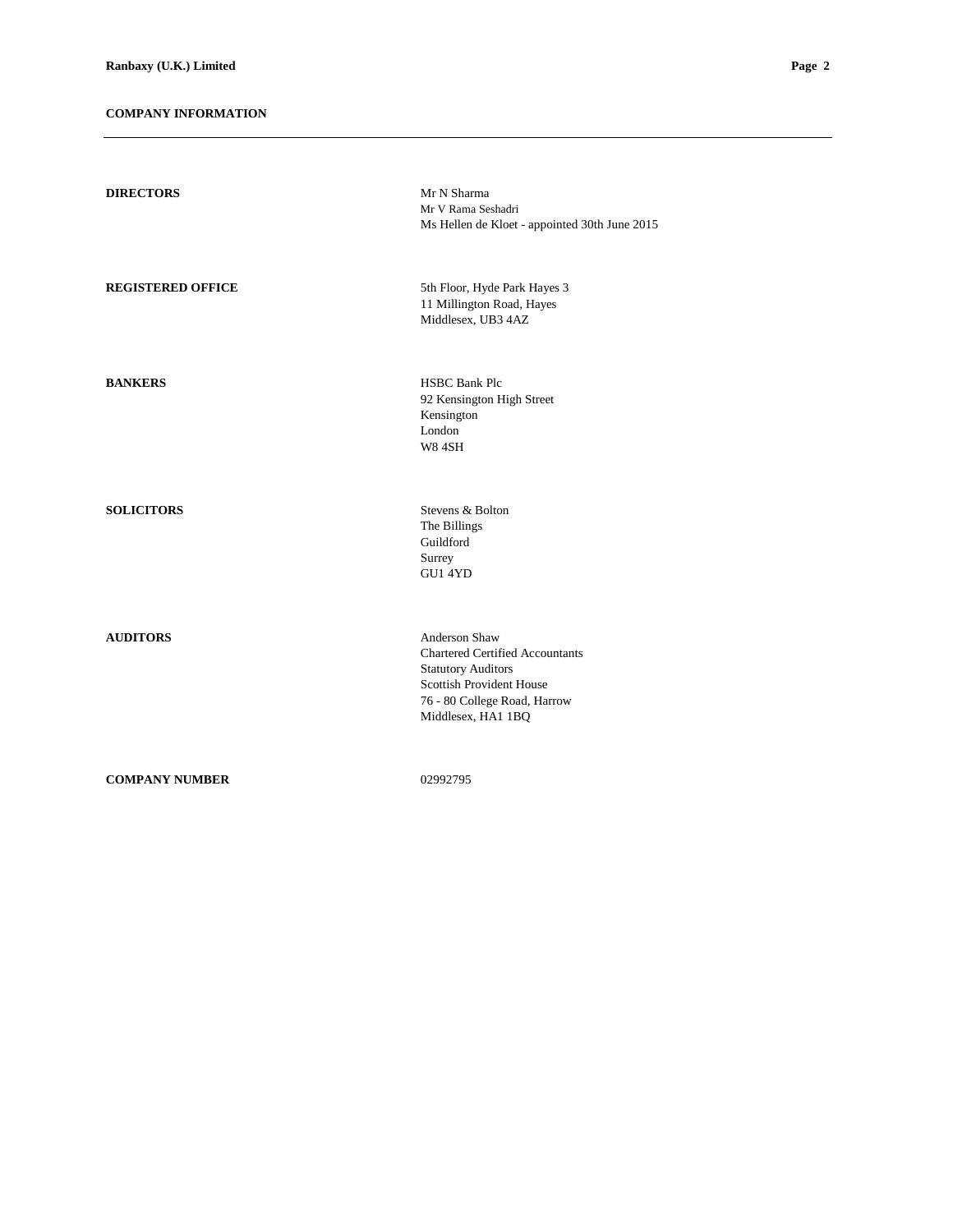# **STRATEGIC REPORT**

# **REVIEW OF BUSINESS AND FUTURE DEVELOPMENT**

### **Financial overview**

Turnover for the year ended 31 March 2016 was £33.5m (2015: £28.9m), an increase of 16%. Gross profit for the year ended 31 March 2016 was £6.0m (2015: £6.6m), an decrease of 9%. The profit before tax for the year was £3.5m compared to a profit of £3.2m during 2015.

#### **Turnover**

Turnover for the year increased by 16% compared to 2015 largely due to one off sales to group undertakings. Third party sales remained consistently strong however there continues to be strong competition in existing molecules across the business.

#### **Gross Profit**

Gross profit decreased by 9% compared to 2015 with a decline in gross margin from 23% to 18%. The overall decrease reflects a high level of competition on existing products together with changes to the product mix. The company continues to focus on driving profitability by bringing new molecules to market.

## **Operating Costs**

In line with strategy, resources continue to be utilised in bringing products to market from which the company will benefit in the years to come. The company continues to monitor its cost base to ensure that profitability is maximised. Administrative costs have decreased by 8% on last year and distribution costs have increased by 3% compared to 2015 as a result of increased volumes.

#### **Financial Position**

The financial position of the company remains strong with net current assets (excluding deferred tax) of £12.6m (2015: £9.1m) and net assets of £13.7m (2015: £10.3m). In line with future strategy, this position is expected to strengthen.

#### **Strategy**

The company continues to focus on delivering results. Resources have been directed to ensure that future launches are forthcoming and that the company reaches the market at the earliest opportunity. This drive is expected to result in further launches during the next financial year. The nature of the business will remain unchanged with focus on the UK market and the company will continue to identify and implement efficiencies and cost savings where possible to further improve profitability.

#### **Other Developments**

From October 2015 the company acquired the business for the provision of services to other group undertakings from Ranbaxy Europe Limited. On 1 April 2016 the company acquired the business, including assets and liabilities, of Sun Pharmaceuticals UK Limited.

### **PRINCIPAL RISKS AND UNCERTAINTIES**

The industry in which the company operates is subject to regulation. Potential future changes in such regulation may impact the company's ability to generate income, either through decreased revenues, increased expenditure or a combination of both. Failure to comply with relevant laws and regulations can potentially result in the suspension of sales. Management aims to mitigate such potential risk by monitoring for changes in the regulatory environment and where required implement procedures to ensure compliance. The company makes every effort to comply with relevant laws and regulations and internal reviews are conducted to ensure this. As a result we believe the transition to any potential new legislation will have minimal impact on revenues.

The directors recognise that continued competition puts pressure on our prices and margins. We believe that continued investment in and close management of our product range will enable us to maintain and improve on performance.

Strong competition in the generics market results in increased customer credit risk. The company minimises this risk by monitoring customers on an account level basis.

Foreign exchange risk is mitigated as far as possible by hedging costs against income streams in respective currencies. Forei gn exchange risk arises from the purchase of some third party stocks in EUR. These stocks make up a relatively small proportion of total stocks.

Interest rates are regularly monitored in relation to the company's financing to minimise exposure in the event of interest rate changes.

This report was approved by the Board on 23-May-2016. On behalf of the Board

Mr V. Rama Seshadri **Director** Ranbaxy (U.K.) Limited 5th Floor, Hyde Park Hayes 3 11 Millington Road, Hayes, UB3 4AZ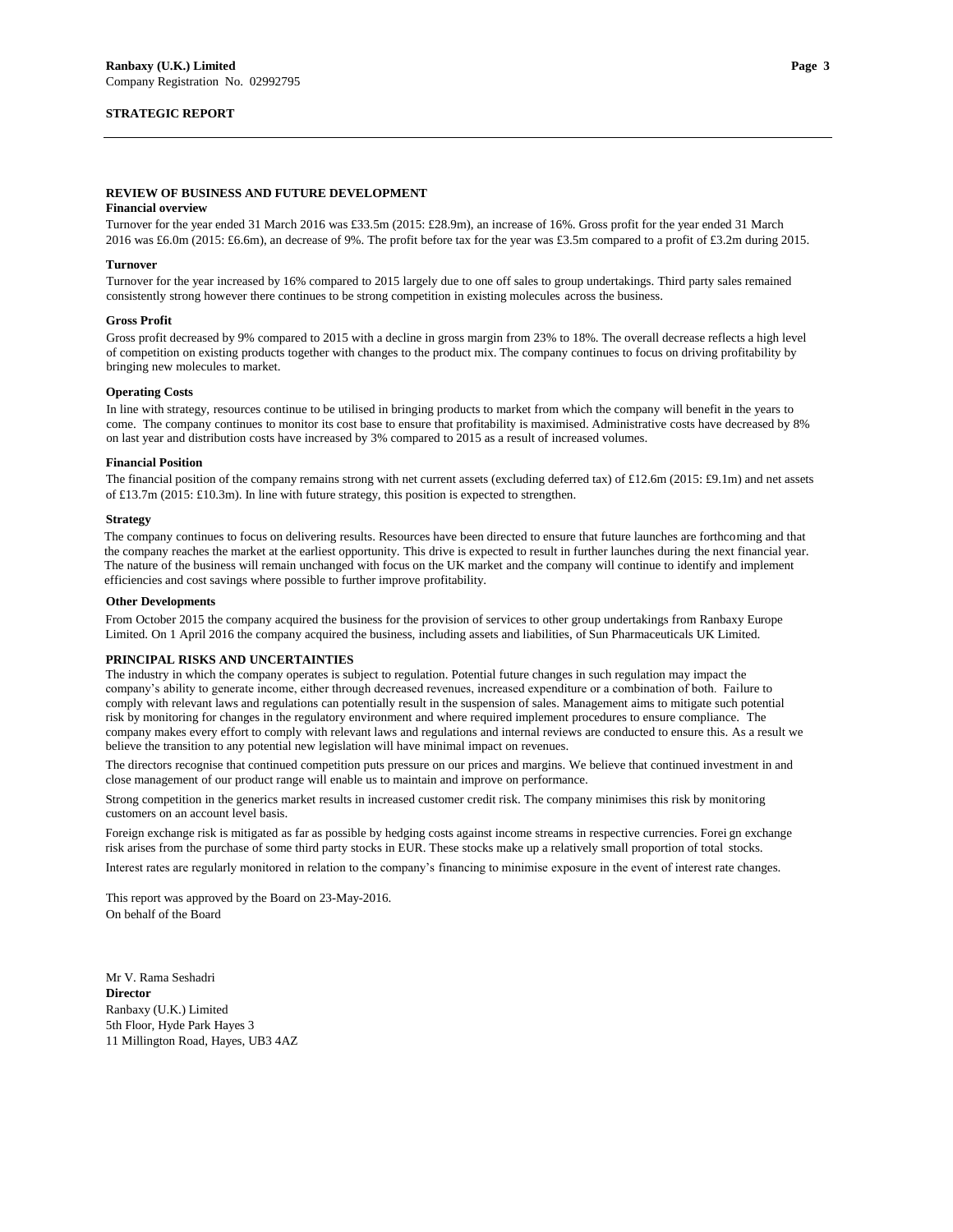# **DIRECTORS' REPORT**

The directors submit their annual report and the audited financial statements for the year ended 31 March 2016.

# **1. PRINCIPAL ACTIVITY**

The company's principal activity comprises the distribution of generic and branded generic pharmaceuticals to wholesalers and pharmacy chains.

# **2. RESULTS AND DIVIDENDS**

The directors report the result for the year as shown in the income statement on page 6.

The directors do not recommend the payment of a dividend (2015 - £nil) as the funds of the company are fully employed.

#### **3. DIRECTORS AND DIRECTORS' INTERESTS**

The present directors of the company are set out on Page 2 .

The directors who held office during the year are as follows:

Mr V Rama Seshadri Mr N Sharma Mr Ranjan Chakravarti - resigned 30th June 2015 Ms Hellen de Kloet - appointed 30th June 2015

# **4. AUDITORS**

The directors appointed Anderson Shaw as auditors during the year. Pursuant to Section 487 of the Companies Act 2006, the auditors will be deemed to be reappointed and Anderson Shaw will therefore continue in office.

#### **5. DISCLOSURE OF INFORMATION TO AUDITORS**

The directors who held office at the date of approval of this directors' report confirm that, so far as they are each aware, there is no relevant audit information of which the Company's auditors are unaware; and each director has taken all the steps that he ought to have taken as a director to make himself aware of any relevant audit information and to establish that the Company's auditors are aware of that information.

# **6. STATEMENT OF DIRECTORS' RESPONSIBILITIES IN RESPECT OF THE STRATEGIC AND DIRECTORS' REPORT AND THE FINANCIAL STATEMENTS**

The directors are responsible for preparing the Strategic and Directors' Report and the financial statements in accordance with applicable law and regulations.

Company law requires the directors to prepare financial statements for each financial period. Under that law they have elected to prepare the financial statements in accordance with UK Accounting Standards and applicable law (UK Generally Accepted Accounting Practice).

Under company law the directors must not approve the financial statements unless they are satisfied that they give a true and fair view of the state of affairs of the company and of the profit or loss of the company for that period. In preparing these financial statements, the directors are required to:

• select suitable accounting policies and then apply them consistently;

• make judgments and estimates that are reasonable and prudent;

• state whether applicable UK Accounting Standards have been followed, subject to any material departures disclosed and explained in the financial statements; and

• prepare the financial statements on the going concern basis unless it is inappropriate to presume that the company will continue in business.

The directors are responsible for keeping adequate accounting records that are sufficient to show and explain the company's transactions and disclose with reasonable accuracy at any time the financial position of the company and enable them to ensure that the financial statements comply with the Companies Act 2006. They have general responsibility for taking such steps as are reasonably open to them to safeguard the assets of the company and to prevent and detect fraud and other irregularities.

This report was approved by the Board on 23-May-2016. On behalf of the Board

Mr V. Rama Seshadri **Director** Ranbaxy (U.K.) Limited 5th Floor, Hyde Park Hayes 3 11 Millington Road, Hayes Middlesex, UB3 4AZ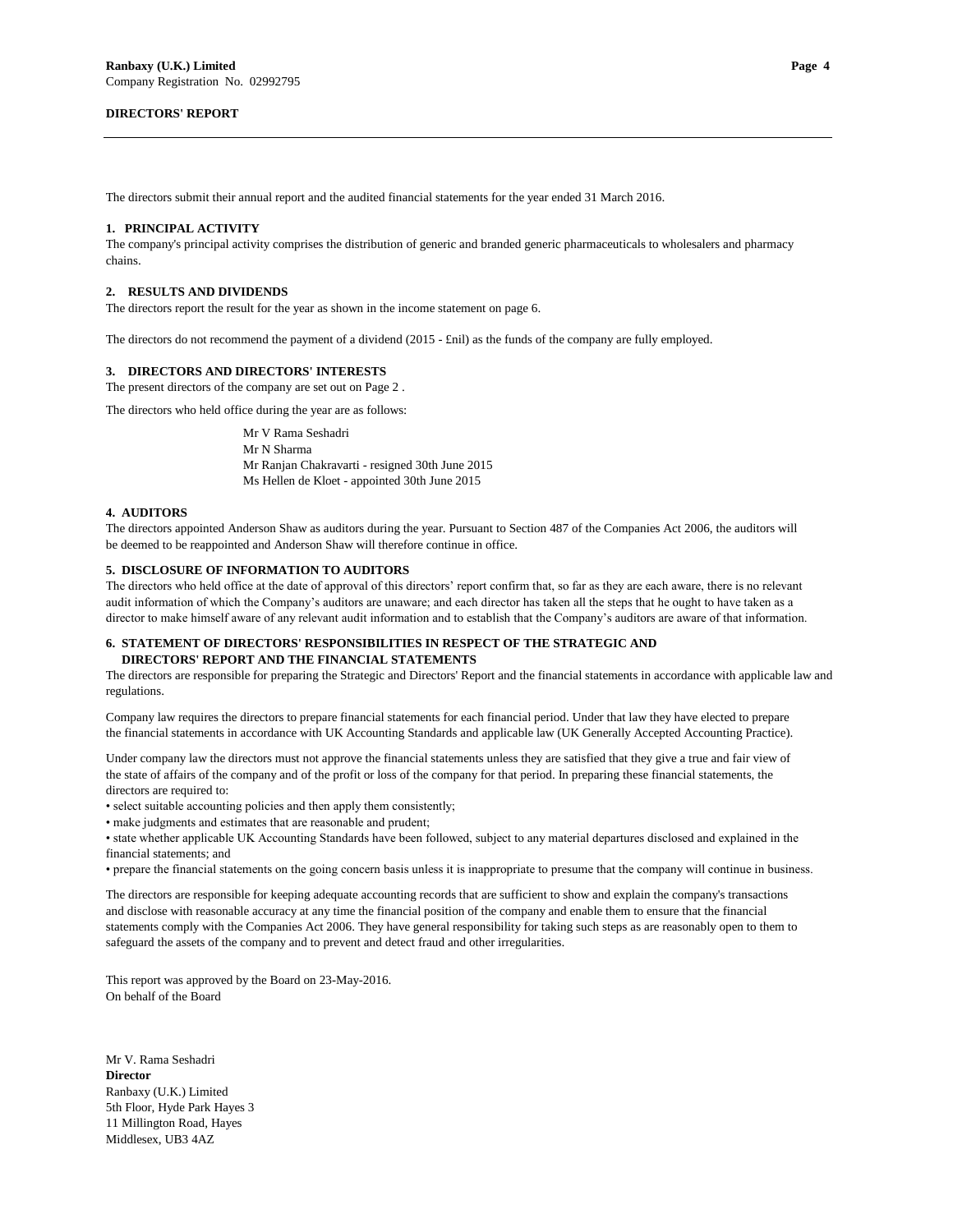#### **Independent auditor's report to the members of Ranbaxy (U.K.) Limited**

We have audited the financial statements of Ranbaxy (U.K.) Limited for the year ended 31 March 2016 set out on pages 6 to16. The financial reporting framework that has been applied in their preparation is applicable law and United Kingdom Accounting Standards (United Kingdom Generally Accepted Accounting Practice) including FRS 102 "The Financial Reporting Standard applicable in the UK and Republic of Ireland."

This report is made solely to the company's members, as a body, in accordance with Chapter 3 of Part 16 of the Companies Act 2006. Our audit work has been undertaken so that we might state to the company's members those matters we are required to state to them in an auditor's report and for no other purpose. To the fullest extent permitted by law, we do not accept or assume responsibility to anyone other than the company and the company's members, as a body, for our audit work, for this report, or for the opinions we have formed.

#### **Respective responsibilities of directors and auditors**

As explained more fully in the Directors' Responsibilities Statement set out on page 4, the directors are responsible for the preparation of the financial statements and for being satisfied that they give a true and fair view. Our responsibility is to audit and express an opinion on the financial statements in accordance with applicable law and International Standards on Auditing (UK and Ireland). Those standards require us to comply with the Auditing Practices Board's Ethical Standards for Auditors.

#### **Scope of the audit of the financial statements**

An audit involves obtaining evidence about the amounts and disclosures in the financial statements sufficient to give reasonable assurance that the financial statements are free from material misstatement, whether caused by fraud or error. This includes an assessment of: whether the accounting policies are appropriate to the company's circumstances and have been consistently applied and adequately disclosed; the reasonableness of significant accounting estimates made by the directors; and the overall presentation of the financial statements. In addition, we read all the financial and non-financial information in the Directors report and the Strategic report to identify material inconsistencies with the audited financial statements and to identify any information that is apparently materially incorrect based on, or materially inconsistent with, the knowledge acquired by us in the course of performing the audit. If we become aware of any apparent material misstatements or inconsistencies we consider the implications for our report.

# **Opinion on financial statements**

In our opinion the financial statements:

- give a true and fair view of the state of the company's affairs as at 31 March 2016 and of its profit for the year then ended;
- have been properly prepared in accordance with UK Generally Accepted Accounting Practice; and
- have been prepared in accordance with the requirements of the Companies Act 2006.

### **Opinion on other matter prescribed by the Companies Act 2006**

In our opinion the information given in the Strategic Report and the Directors' Report for the financial year for which the financial statements are prepared is consistent with the financial statements.

#### **Matters on which we are required to report by exception**

We have nothing to report in respect of the following matters where the Companies Act 2006 requires us to report to you if, in our opinion:

• adequate accounting records have not been kept, or returns adequate for our audit have not been received from branches not visited by us; or

- the financial statements are not in agreement with the accounting records and returns; or
- certain disclosures of directors' remuneration specified by law are not made; or
- we have not received all the information and explanations we require for our audit.

# **Bharatkumar L Shah (Senior Statutory Auditor) for and on behalf of Anderson Shaw, Statutory Auditors**

Chartered Certified Accountants Scottish Provident House 76 - 80 College Road, Harrow Middlesex, HA1 1BQ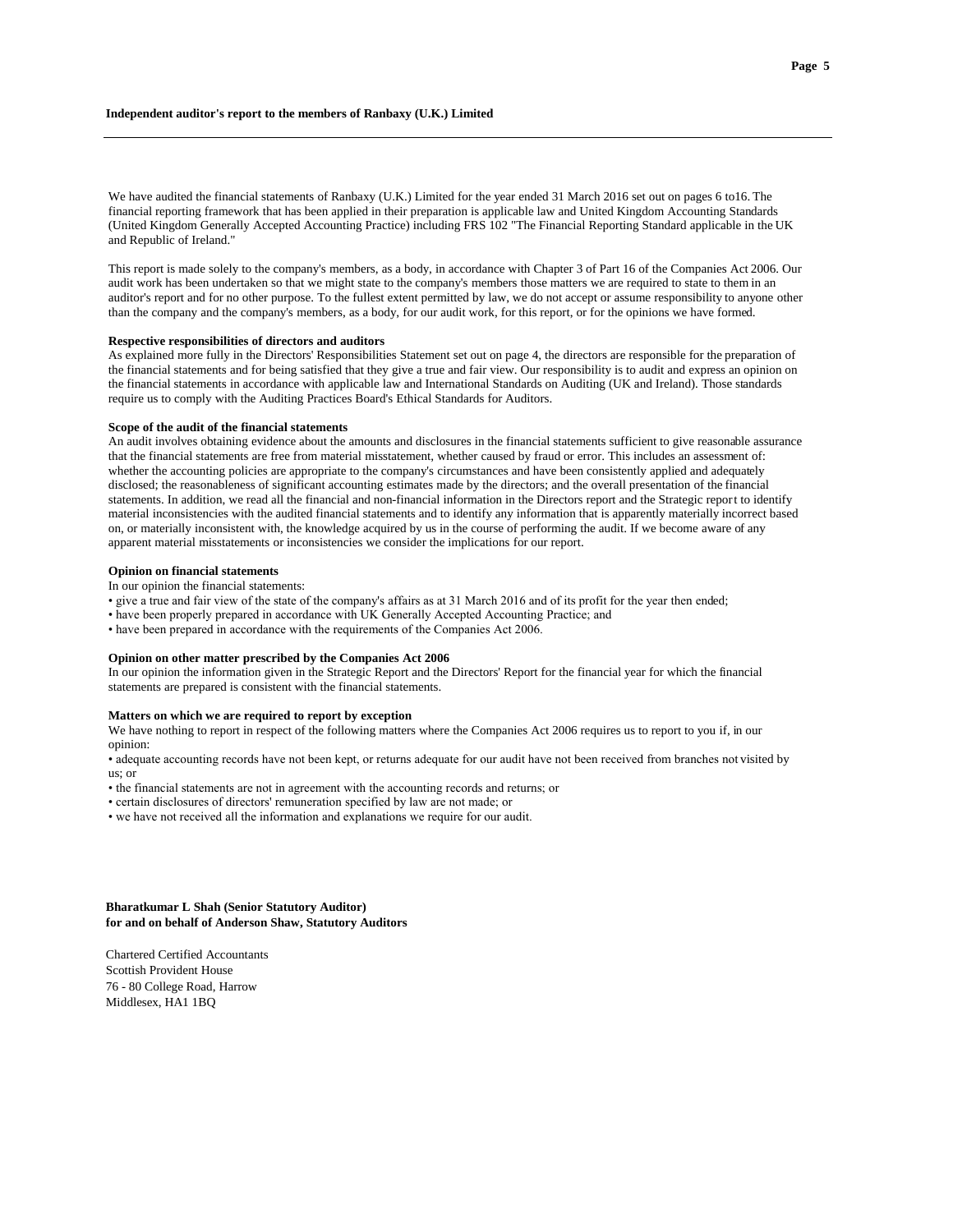# **STATEMENT OF INCOME AND RETAINED EARNINGS for the year ended 31 March 2016**

|                                                              | <b>Notes</b>     |                |                |
|--------------------------------------------------------------|------------------|----------------|----------------|
|                                                              |                  | 2016           | 2015           |
|                                                              |                  | £              | £              |
| <b>Turnover</b>                                              | $\boldsymbol{2}$ | 33,469,412     | 28,912,830     |
| <b>Cost of Sales</b>                                         |                  | (27, 444, 375) | (22, 306, 372) |
| <b>Gross Profit</b>                                          |                  | 6,025,037      | 6,606,458      |
| Distribution costs                                           |                  | (795, 632)     | (775, 574)     |
| Administrative expenses                                      |                  | (2,761,180)    | (2,999,438)    |
| Other operating income                                       | 3                | 1,022,332      | 368,145        |
| <b>Operating profit</b>                                      |                  | 3,490,557      | 3,199,591      |
| Interest payable and similar charges                         | 4                |                | (59)           |
| Profit on ordinary activities before taxation                | 3                | 3,490,557      | 3,199,532      |
| Tax charge on profit on ordinary activities                  | 5                | (102, 674)     | (228, 506)     |
| Retained profit on ordinary activities after taxation        |                  | 3,387,883      | 2,971,026      |
| Equity settled share based charge                            |                  | 337            | 2,754          |
| Profit for the financial year and total comprehensive income |                  | 3,388,220      | 2,973,780      |
|                                                              |                  |                |                |
| Accumulated loss at the start of the year                    |                  | (11,450,096)   | (14, 423, 876) |
| Accumulated loss at the end of the year                      |                  | (8,061,876)    | (11, 450, 096) |

There were no recognised gains or losses other than the profit for the financial year. All activities are classified as continuing.

The notes on pages 8 - 15 form part of the financial statements.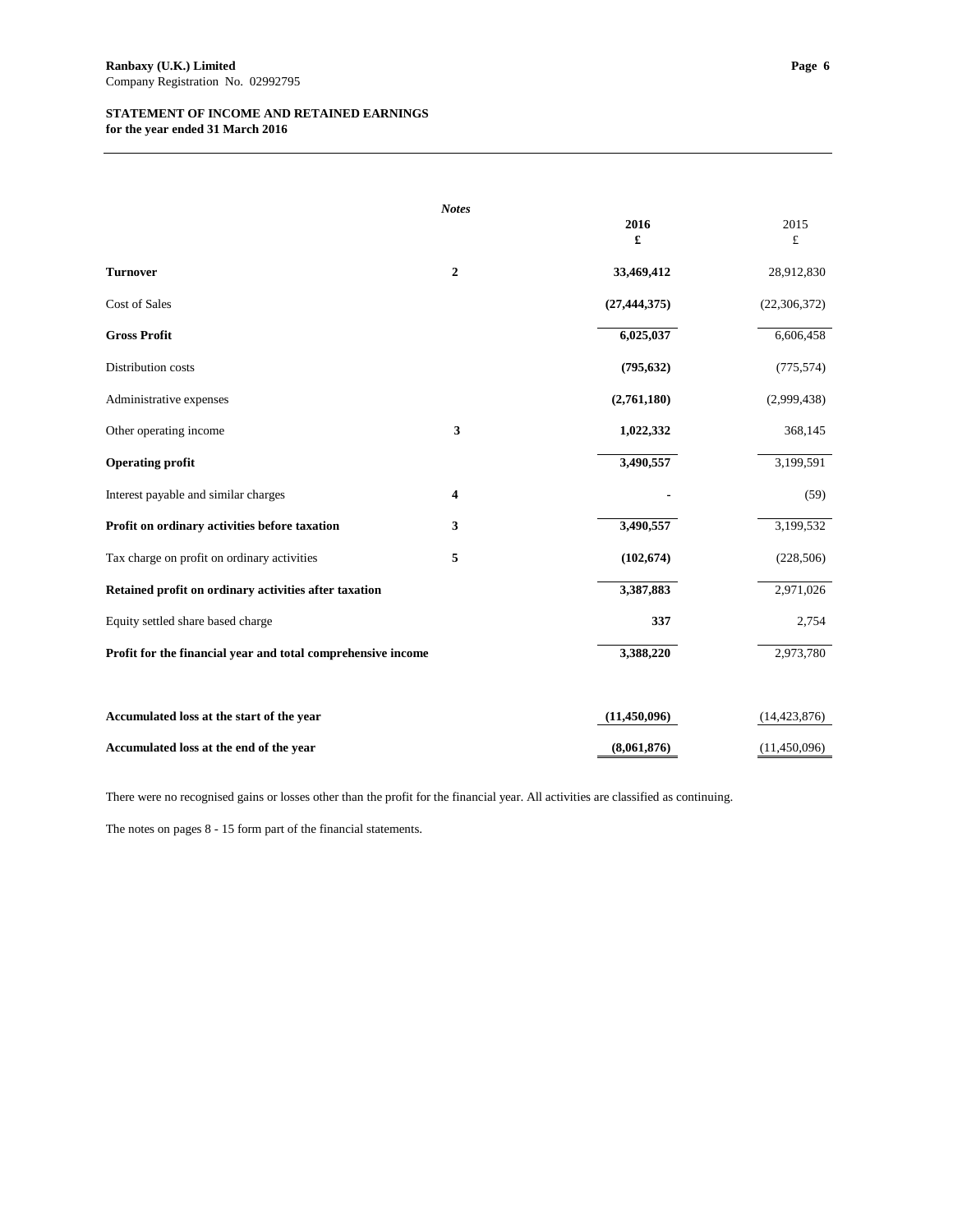# **STATEMENT OF FINANCIAL POSITION as at 31 March 2016**

|                                                       | <b>Notes</b>     |                | 2016<br>£   |                | 2015<br>£    |
|-------------------------------------------------------|------------------|----------------|-------------|----------------|--------------|
| <b>FIXED ASSETS</b>                                   |                  |                |             |                |              |
| Intangible assets                                     | 6                |                |             |                | 30,850       |
| Tangible assets                                       | 7                |                | 24,417      |                | 8,018        |
| <b>CURRENT ASSETS</b>                                 |                  |                | 24,417      |                | 38,868       |
| <b>Stocks</b>                                         | 8                | 3,219,283      |             | 8,417,290      |              |
| <b>Debtors</b>                                        | $\boldsymbol{9}$ | 19,706,351     |             | 12,999,412     |              |
| Cash at Bank and in hand                              |                  | 5,884,400      |             | 2,478,257      |              |
|                                                       |                  | 28,810,034     |             | 23,894,959     |              |
| <b>CREDITORS: amounts falling due within one year</b> | 10               | (15, 146, 327) |             | (13, 633, 923) |              |
| <b>NET CURRENT ASSETS</b>                             |                  |                | 13,663,707  |                | 10,261,036   |
| <b>TOTAL ASSETS LESS CURRENT LIABILITIES</b>          |                  |                | 13,688,124  |                | 10,299,904   |
| <b>NET ASSETS</b>                                     |                  |                | 13,688,124  |                | 10,299,904   |
| <b>CAPITAL AND RESERVES</b>                           |                  |                |             |                |              |
| Share capital                                         | 14               |                | 21,750,000  |                | 21,750,000   |
| Profit & Loss Account                                 |                  |                | (8,061,876) |                | (11,450,096) |
| TOTAL EQUITY SHAREHOLDERS' FUNDS                      |                  |                | 13,688,124  |                | 10,299,904   |

The notes on pages 8 - 15 form part of the financial statements.

These financial statements were approved by the Board of Directors on 23-May-2016.

Mr V. Rama Seshadri **Director**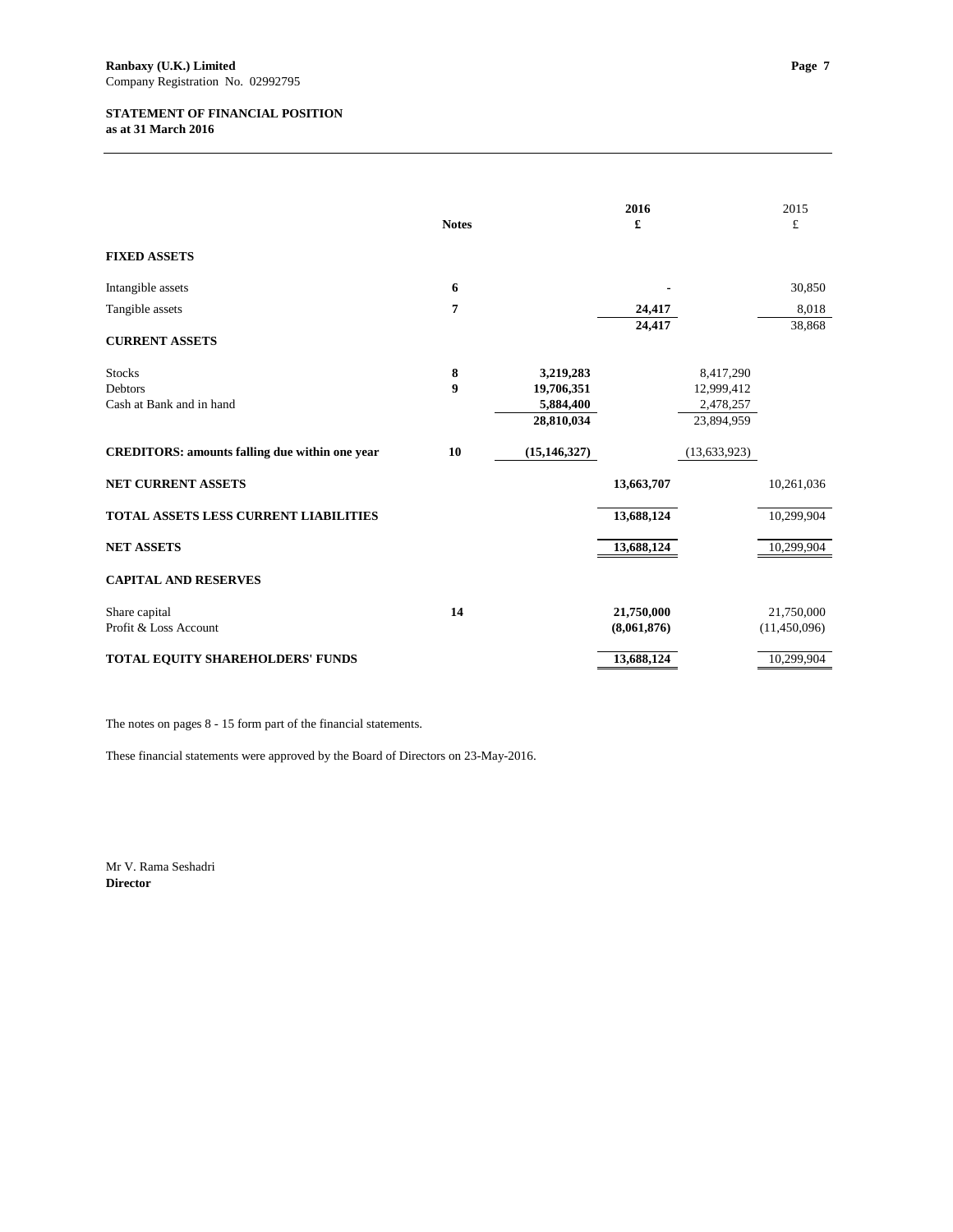#### **1. ACCOUNTING POLICIES**

#### 1.1 *Accounting basis and accounting standards*

The financial statements have been prepared under the historical cost convention, in accordance with Financial Reporting Standard 102 (FRS 102) issued by the Financial Reporting Council applicable in the UK and Republic of Ireland.

#### 1.2 *Cash flow statement*

Under FRS 102 the Company is exempt from the requirement to prepare a cash flow statement on the grounds that a parent undertaking includes the Company in its own published consolidated financial statements.

#### 1.3 *Intangible fixed assets and amortisation*

Intangible fixed assets are stated at cost less amortisation. Amortisation is provided on all intangible fixed assets to write off the costs, less estimated residual value, of each asset on a straight line basis over its expected useful life. Product licences (third party), including the associated costs of research and data collection, are amortised over the term of the licence from the product launch date.

#### 1.4 *Impairment of fixed assets*

The carrying amounts of the Company's assets are reviewed for impairment when events or changes in circumstances indicate that the carrying amount of the fixed asset may not be recoverable. If any such indication exists, the asset's recoverable amount is estimated.

An impairment loss is recognised whenever the carrying amount of an asset exceeds its recoverable amount and recognised in the profit and loss account.

The recoverable amount of fixed assets is the greater of their net realisable value and value in use. In assessing value in use, the expected future cash flows are discounted to their present value using a pre-tax discount rate that reflects current market assessments of the rate of return expected on an equally risky investment.

#### 1.5 *Tangible fixed assets and depreciation*

Tangible fixed assets are stated at cost less depreciation. Depreciation is provided on all tangible fixed assets at rates estimated to write off the cost, less estimated residual value, of each asset on a straight line basis over its expected useful life, as follows:

| Office equipment               | 5 years |
|--------------------------------|---------|
| Computer equipment & software  | 3 years |
| Furniture, fixtures & fittings | 5 years |

# 1.6 *Stocks*

Stocks are stated at the lower of cost and estimated net realisable value. Cost includes all direct costs incurred in bringing the stocks to their present location and condition. Cost is determined on a weighted average basis.

## 1.7 *Deferred taxation*

Deferred tax is recognised on all timing differences, where the transactions or events that give the company an obligation to pay more tax in the future, or a right to pay less tax in the future, have occurred by the balance sheet date. Deferred tax assets are recognised when it is more likely than not that they will be recovered. Deferred tax is measured using rates of tax that have been enacted or substantively enacted by the balance sheet date.

#### 1.8 *Income Recognition*

Turnover represents amounts receivable for goods net of trade discounts, VAT and other related taxes. Turnover is recognised on delivery to customers.

Turnover relating to distributor arrangements is net of accruals made for expected market price changes in accordance with terms agreed.

Other operating income is recognised on completion or performance of activities to the extent that settlement is probable. In the case of contractual licensing arrangements income is recognised where the rights to consideration have arisen on the performance of key milestones at a fair value of the service provided as a proportion of the total fair value of the contract.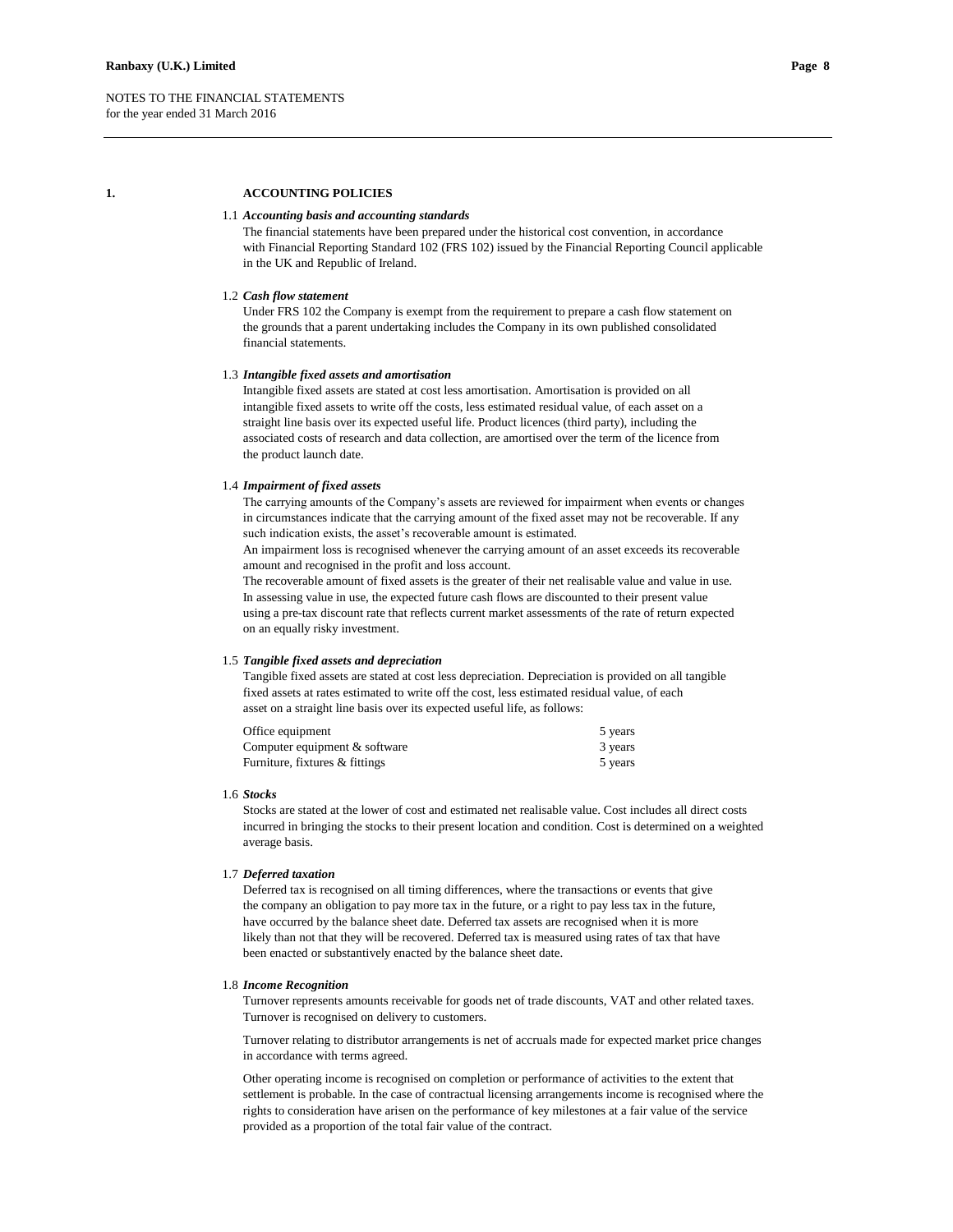## **1. ACCOUNTING POLICIES (continued)**

#### 1.9 *Operating leases*

Rentals under operating leases are charged to income on a straight line basis over the lease term.

## 1.10 *Foreign currencies*

Transactions in foreign currencies are recorded at the rate ruling at the date of the transaction. Monetary assets and liabilities denominated in foreign currencies are retranslated at the rate of exchange ruling at the balance sheet date. All exchange differences are dealt with in the profit and loss account.

## 1.11 *Pensions*

The company operates a defined contribution pension scheme for the benefit of the employees. The assets of the scheme are administered by trustees in a fund independent from those of the company. Contributions payable to the scheme in respect of the accounting period are charged to the profit and loss account.

#### 1.12 *Share-based incentives*

Certain of the company's employees participate in equity-settled share-based payment schemes operated by the Ranbaxy group. Following the acquisition of the Ranbaxy group by Sun Pharmaceutical Industries Ltd. all unexercised options held at acquisition were converted in the ratio equivalent to 0.8 shares in Sun Pharmaceutical Industries Ltd. for every share held in Ranbaxy. In accordance with FRS 102 the fair value of equity-settled share-based payments to employees is at the date of grant and is expensed on a straight-line basis over the vesting period based on the company's estimate of shares or options that will eventually vest. In the case of options granted, fair value is measured by a Black-Scholes pricing model. Further details are set out in note 13.

# 1.13 *Going concern*

The company's business activities, together with the factors likely to affect its future development and position, are set out in the Strategic Report. The financial position of the company, its liquidity position and borrowing facilities are also described in the Strategic Report together with principal risks and uncertainties affecting the business.

The company has sufficient current assets to cover its liabilities. As a consequence, the directors have a reasonable expectation that the company has adequate resources to continue in operational existence for the foreseeable future. Thus they continue to adopt the going concern basis of accounting in preparing the annual financial statements.

# **2. ANALYSIS OF TURNOVER**

The analysis of turnover, all derived from the sale of generic pharmaceutical product, was as follows:

#### **Turnover by geographical destination**

|                | 2016       | 2015       |
|----------------|------------|------------|
|                | £          | f          |
| UK             | 17,825,838 | 18,689,437 |
| Rest of Europe | 15,643,574 | 10,223,393 |
| Total          | 33,469,412 | 28,912,830 |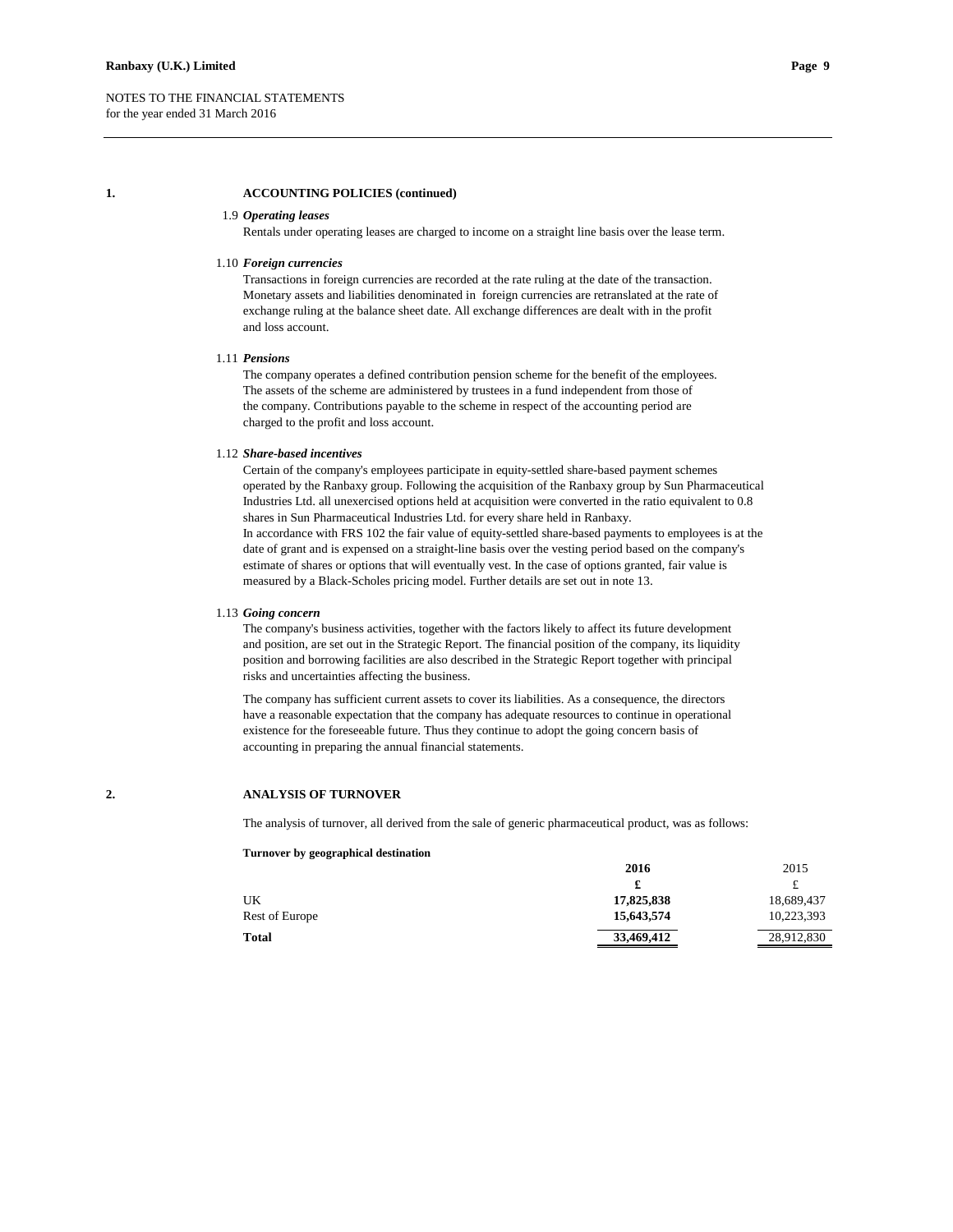# **Ranbaxy (U.K.) Limited Page 10**

# NOTES TO THE FINANCIAL STATEMENTS for the year ended 31 March 2016

| 3. | PROFIT ON ORDINARY ACTIVITIES                                                                                                   | 2016                | 2015               |
|----|---------------------------------------------------------------------------------------------------------------------------------|---------------------|--------------------|
|    | Profit on ordinary activities before taxation<br>is stated after charging:                                                      | £                   | £                  |
|    | Depreciation of tangible fixed assets                                                                                           | 8,839               | 3.653              |
|    | Amortisation and impairment of intangible assets<br>Rental of building including service charges                                | 30,850<br>120,008   | 11,733<br>44,358   |
|    | Amounts receivable by the auditors, Anderson Shaw in respect of:                                                                |                     |                    |
|    | Audit of these financial statements                                                                                             | 34,000              |                    |
|    | Audit - related assurance services                                                                                              | 15,000              |                    |
|    | Amounts receivable by the auditors, KPMG LLP in respect of:<br>Audit of these financial statements                              |                     | 57,600             |
|    | Audit - related assurance services                                                                                              | 4,200               | 16,800             |
|    |                                                                                                                                 |                     |                    |
|    | Other operating income includes:                                                                                                |                     |                    |
|    | Income from granting marketing/distribution rights<br><b>Contract Settlements</b>                                               | 211,444             | 121,475<br>200,000 |
|    | <b>Management Services</b>                                                                                                      | 742,042             |                    |
|    | Others                                                                                                                          | 68,846              | 46,670             |
|    |                                                                                                                                 | 1,022,332           | 368,145            |
|    |                                                                                                                                 |                     |                    |
| 4. | <b>INTEREST PAYABLE AND SIMILAR CHARGES</b>                                                                                     | 2016                | 2015               |
|    |                                                                                                                                 | £                   | $\pounds$          |
|    | Interest payable on bank loans and overdrafts repayable<br>within 5 years                                                       |                     | 59                 |
| 5. | TAX ON PROFIT ON ORDINARY ACTIVITIES                                                                                            | 2016                | 2015               |
|    |                                                                                                                                 | £                   | £                  |
|    | UK corporation tax at 20% (2015: 21%)                                                                                           |                     |                    |
|    | Current year tax charge                                                                                                         | 13,175              |                    |
|    | Deferred tax charge (see note 11)                                                                                               | 89,499              |                    |
|    | Total tax charge                                                                                                                | 102,674             | 228,506<br>228,506 |
|    |                                                                                                                                 |                     |                    |
|    | Factors affecting the tax charge for the year.                                                                                  |                     |                    |
|    | The tax assessed for the year is lower than the<br>standard rate of corporation tax in the United Kingdom<br>at 20% (2015: 21%) |                     |                    |
|    | The difference is explained as follows:                                                                                         |                     |                    |
|    | Profit on ordinary activities before taxation                                                                                   | 3,490,557           | 3,199,532          |
|    | Profit on ordinary activities multiplied by the standard<br>rate of corporation tax in the United Kingdom at 20% (2015: 21%)    | 698,111             | 671,902            |
|    | Effect of:                                                                                                                      |                     |                    |
|    | Expenses not deductible for tax purposes                                                                                        | 31,761              | 1,238              |
|    | Capital allowances for the year in excess of depreciation                                                                       | (9,108)             | 767                |
|    | Other short term timing differences<br>Utilised tax losses                                                                      | 9,935<br>(717, 524) | 1,154<br>(675,061) |
|    |                                                                                                                                 |                     |                    |
|    | Current tax charge for the year.                                                                                                | 13,175              |                    |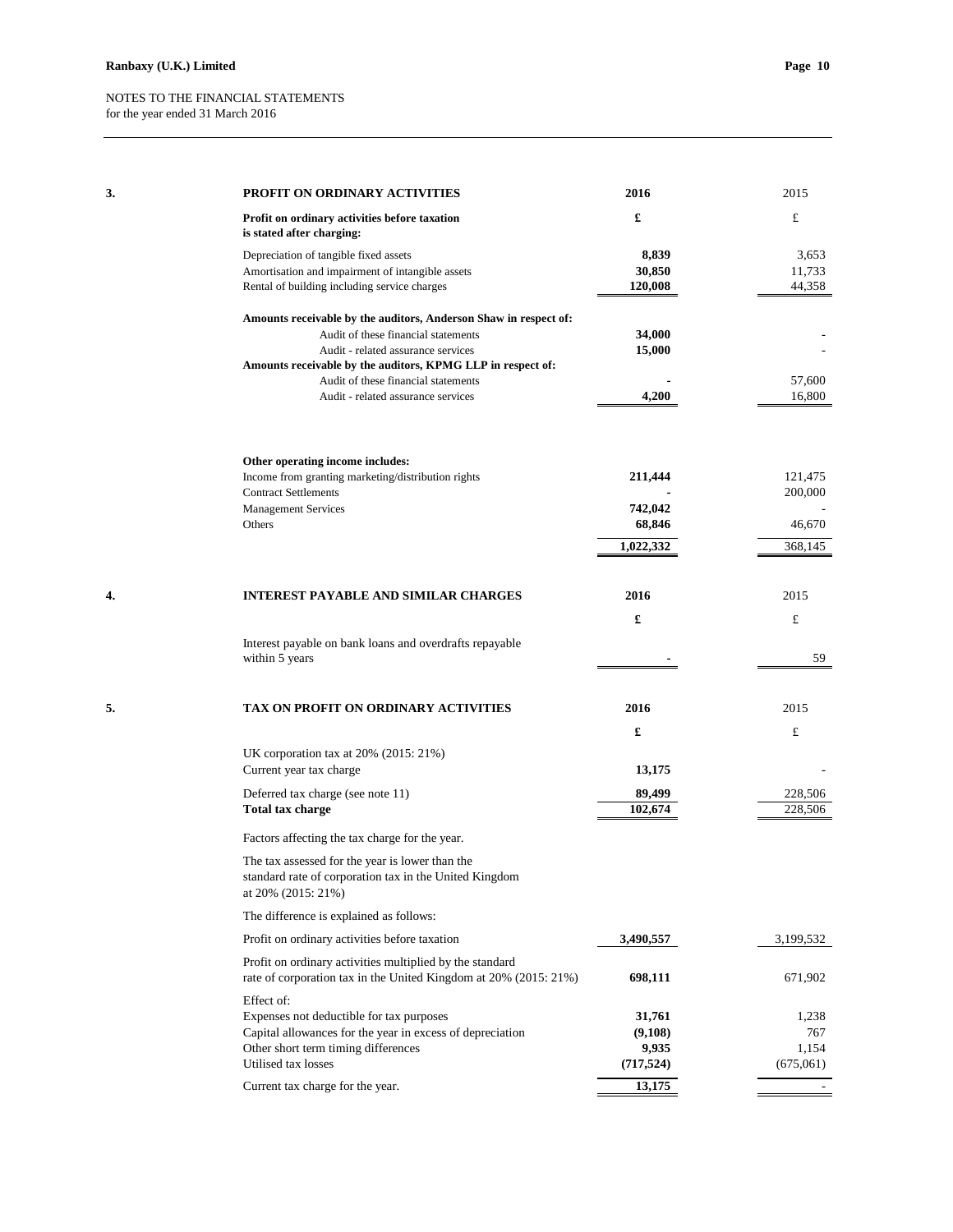# **5. TAX ON PROFIT ON ORDINARY ACTIVITIES (CONTINUED)**

# **Factors that may affect future, current and total tax charges**

The standard rate of corporation tax effective from 1 April 2015 was 20% compared to an effective rate of 21% for the year ended 31 March 2015.

Effective from 1 April 2016 the enacted standard rate of corporation tax is 20%. The proposal set out in the Budget of 16 March 2016 is for this rate to remain unchanged until 2020 where it will reduce to 17%

# **6. INTANGIBLE FIXED ASSETS Product**

|                                    | <b>Licences</b> |
|------------------------------------|-----------------|
|                                    | £               |
| At Cost:                           |                 |
| 1 April 2015                       | 377,038         |
| Disposals                          | (16,934)        |
| 31 March 2016                      | 360,104         |
| <b>Amortisation and impairment</b> |                 |
| 1 April 2015                       | 346,188         |
| Amortisation for the year          | 30,850          |
| Disposals                          | (16,934)        |
| 31 March 2016                      | 360,104         |
| Net book value:<br>31 March 2016   |                 |
|                                    |                 |
| 31 March 2015                      | 30,850          |

# **7. TANGIBLE FIXED ASSETS**

|                      | <b>Office</b><br>equipment<br>£ | Computer<br>equipment<br>& software<br>£ | Furniture,<br>fixtures<br>& fittings<br>£ | <b>Total</b><br>£ |
|----------------------|---------------------------------|------------------------------------------|-------------------------------------------|-------------------|
| At Cost:             |                                 |                                          |                                           |                   |
| 1 April 2015         | 5,727                           | 39,323                                   | 10,429                                    | 55,479            |
| Additions            | 16,190                          | 9,048                                    |                                           | 25,238            |
| Disposals            | (5,080)                         | (12,798)                                 | (10, 429)                                 | (28, 307)         |
| 31 March 2016        | 16,837                          | 35,573                                   |                                           | 52,410            |
| Depreciation:        |                                 |                                          |                                           |                   |
| 1 April 2015         | 5,727                           | 31,305                                   | 10,429                                    | 47,461            |
| Charge for the year  | 3,451                           | 5,388                                    |                                           | 8,839             |
| Disposals            | (5,080)                         | (12,798)                                 | (10, 429)                                 | (28, 307)         |
| 31 March 2016        | 4,098                           | 23,895                                   |                                           | 27,993            |
| Net book value:      |                                 |                                          |                                           |                   |
| <b>31 March 2016</b> | 12,739                          | 11,678                                   |                                           | 24,417            |
| 31 March 2015        |                                 | 8,018                                    |                                           | 8,018             |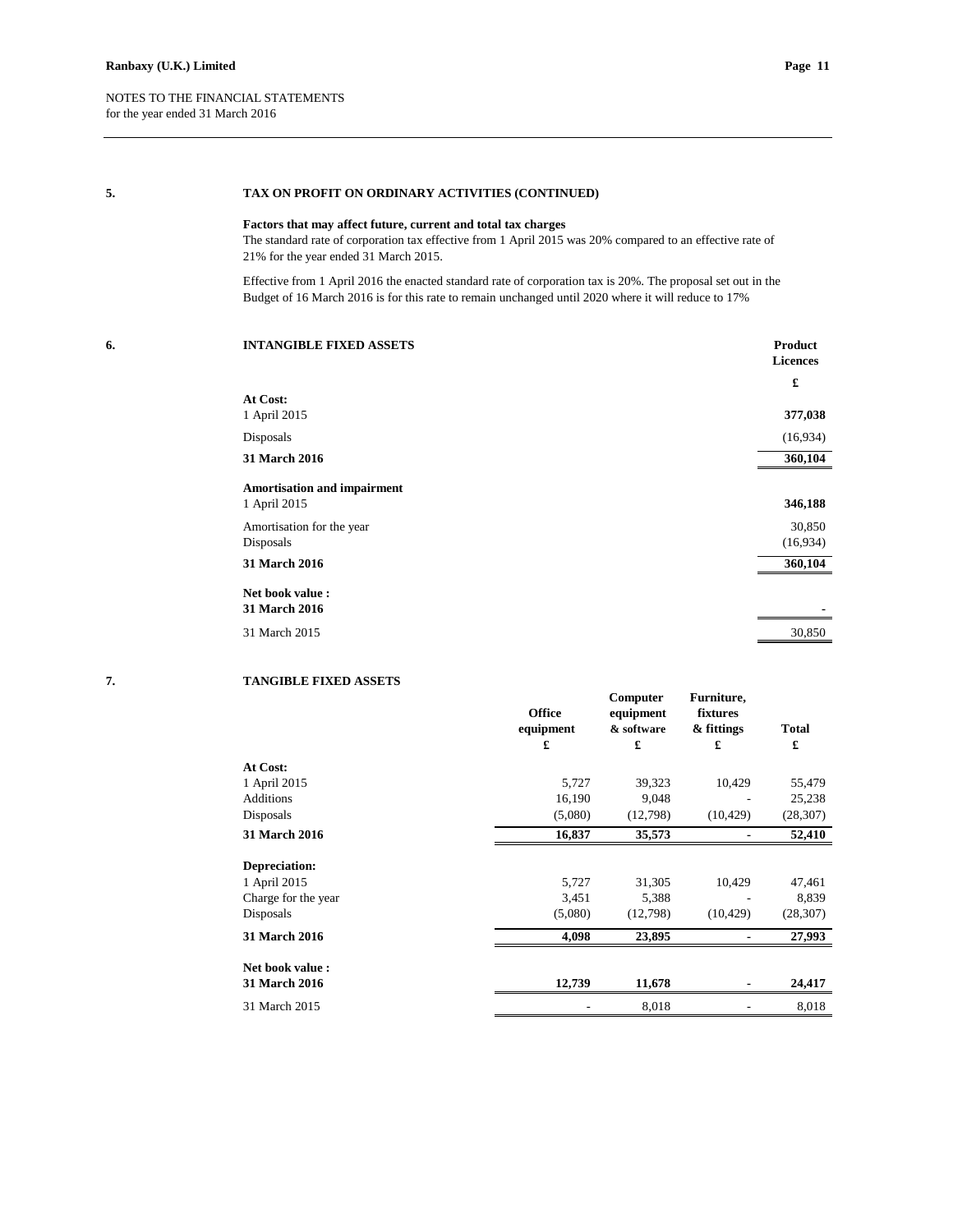# NOTES TO THE FINANCIAL STATEMENTS for the year ended 31 March 2016

| 8. | <b>STOCKS</b>                                       | 2016       | 2015       |
|----|-----------------------------------------------------|------------|------------|
|    |                                                     | £          | £          |
|    | Finished goods held for resale                      | 3,219,283  | 8,417,290  |
| 9. | <b>DEBTORS:</b> amounts falling due within one year |            |            |
|    |                                                     | 2016       | 2015       |
|    |                                                     | £          | £          |
|    | Trade debtors                                       | 4,964,690  | 3,604,859  |
|    | Amounts due from group undertakings                 | 5,178,694  | 434,908    |
|    | Other debtors                                       | 8,417,041  | 7,732,684  |
|    | Prepayments and accrued income                      | 57,404     | 48,940     |
|    | Deferred tax (see note 11)                          | 1,088,522  | 1,178,021  |
|    |                                                     | 19,706,351 | 12.999.412 |
|    |                                                     |            |            |

Other debtors includes the amount of EUR 145,614 (2015: EUR 145,614) cash held by HSBC Bank plc. as collateral for a guarantee issued by them. This guarantee will be released by them on the performace of a contract and is expected to be recoverable within one year.

The deferred tax asset of £1.1 million is recoverable after more than one year.

**10. CREDITORS:** amounts falling due within one year

|                                       | 2016       | 2015       |
|---------------------------------------|------------|------------|
|                                       | £          | £          |
| Trade creditors                       | 50,435     | 455,438    |
| Amounts owed to group undertakings    | 13,777,405 | 10,253,913 |
| Corporation tax                       | 13,175     |            |
| Social security costs and other taxes | 116,275    | 477,120    |
| Other creditors                       | 40,627     | 3,107      |
| Accruals and deferred income          | 1,148,410  | 2.444.345  |
|                                       | 15,146,327 | 13,633,923 |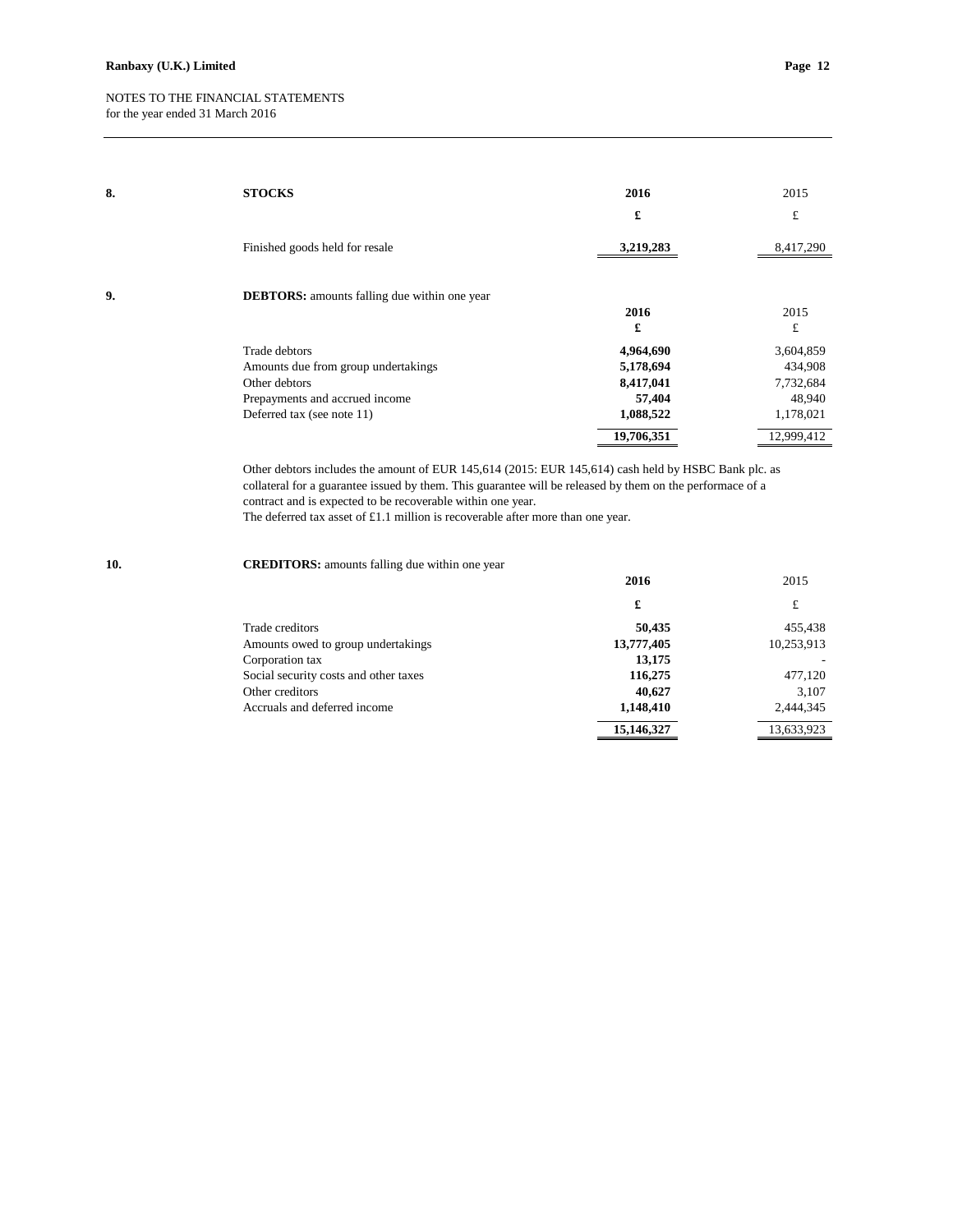NOTES TO THE FINANCIAL STATEMENTS for the year ended 31 March 2016

#### **11. DEFERRED TAXATION**

|                      | 2016      | 2015       |
|----------------------|-----------|------------|
|                      | £         | £          |
| At 1 April 2015      | 1,178,021 | 1,406,527  |
| Movement in the year | (89, 499) | (228, 506) |
| At 31 March 2016     | 1,088,522 | 1,178,021  |

Deferred taxation provided in the financial statements is set out below:

|                                | 2016      | 2015      |
|--------------------------------|-----------|-----------|
|                                | £         | £         |
| Accelerated capital allowances | 21,670    | 37,886    |
| Other timing differences       | 18,433    | 7,703     |
| Losses to be utilised          | 1,048,419 | 1,132,432 |
|                                | 1,088,522 | 1,178,021 |

There was no impact to the deferred tax asset due to tax rates changes.

#### **Factors that may affect future tax charges**

The directors have assessed that taxable losses will be utilised in the next 5 years to justify the inclusion of a deferred tax asset of £1.1 million as at 31 March 2016. This is based upon the fact that the company has generated strong profits for four successive periods having overcome factors causing earlier losses. This is based upon detailed forecasts that the directors have prepared to support their medium term plans.

The rate of UK corporation tax enacted at the balance sheet date is 20% applicable from 1 April 2015. The proposal set out in the Budget of 16 March 2016 is for this rate to remain unchanged until 2020 where it will reduce to 17%. There are no other factors that may significantly affect future tax charges.

Based on current plans the company will have sufficient brought forward tax losses available to offset against future taxable profits for the foreseeable future thereby reducing future tax payments.

There are £nil (2015: £0.6 million) of unprovided deferred tax assets that may be recoverable in future years should there be sufficient taxable profits against which these losses can be offset.

| 12. | <b>DIRECTORS' EMOLUMENTS</b>                            | 2016    | 2015 |
|-----|---------------------------------------------------------|---------|------|
|     |                                                         | £       |      |
|     | Emoluments for the directors during the year were:      |         |      |
|     | Remuneration for services as director                   | 360,261 |      |
|     | Company contributions to defined benefit pension scheme |         |      |
|     |                                                         | 360,261 |      |

Directors were remunerated by fellow group companies. Where remuneration was paid to directors by fellow group companies it did not include any amounts in respect of qualifying services for Ranbaxy (U.K.) Limited and is not included above.

The total emoluments of the highest paid director were £202,032 (2015: £nil) and Company pension contributions of £nil (2015: £nil) were made to a money purchase pension scheme.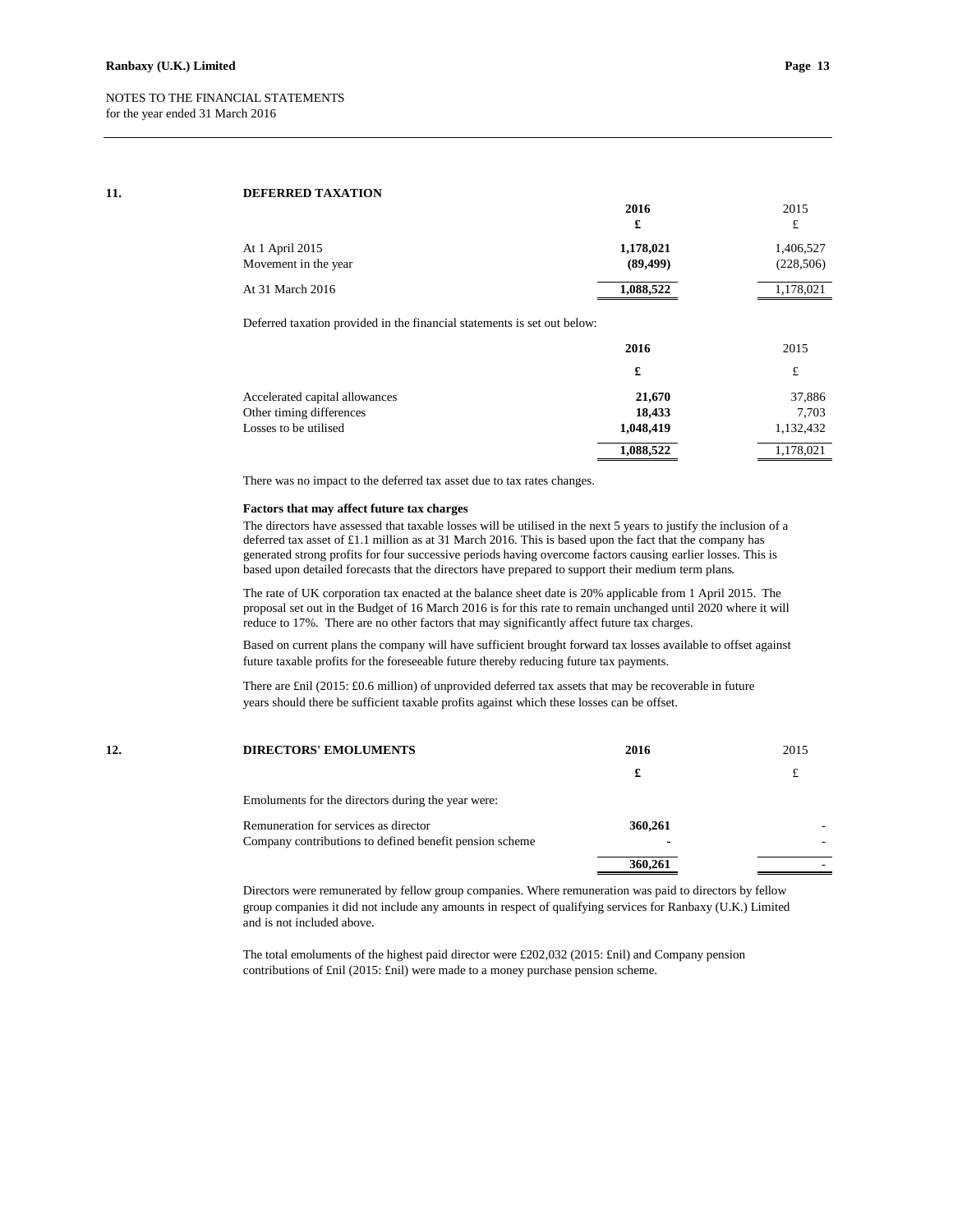## **Ranbaxy (U.K.) Limited Page 14**

NOTES TO THE FINANCIAL STATEMENTS for the year ended 31 March 2016

| <b>EMPLOYEE NUMBERS AND REMUNERATION</b>                          | 2016         | 2015    |
|-------------------------------------------------------------------|--------------|---------|
| Aggregate payroll costs, including directors, were as follows:    | £            | £       |
| Wages and salaries                                                | 1,630,455    | 409,753 |
| Social security costs                                             | 187,087      | 75,842  |
| Pension costs                                                     | 87,283       | 41,333  |
| Equity settled share based charge                                 | 337          | 2,754   |
|                                                                   | 1,905,162    | 529,682 |
| Average number of employees, analysed by category was as follows: |              |         |
|                                                                   | 2016         | 2015    |
|                                                                   | Nos.         | Nos.    |
| Sales                                                             | $\mathbf{2}$ | 2       |
| Administration                                                    | 13           | 6       |
|                                                                   | 15           |         |
|                                                                   |              |         |

Certain management staff of the company participate in stock option schemes (ESOP) operated by Ranbaxy Laboratories Limited. Following the acquisition of the Ranbaxy group by Sun Pharmaceutical Industries Ltd. all unexercised options held at acquisition were converted in the ratio equivalent to 0.8 shares in Sun Pharmaceutical Industries Ltd. for every share held in Ranbaxy. The shares of Sun Pharmaceutical Industries Ltd. are listed on the Bombay Stock Exchange (Traded in 'A' Group) and on the National Stock Exchange, both exchanges are located in India.

For options granted prior to and including the grant of 24th February 2010 options vest over a period of five years from the date of grant with 20% of the options vesting at the end of each year. These options lapse if they are not exercised prior to the expiry date, which is ten years from the date of the grant.

For subsequent grants, under a new ESOP, options vest over a three year period from the date of grant with 33.33% of the options vesting at the end of each year. These options will lapse if not exercised within three months of vesting.

The weighted average fair value of options exercised during the period was INR 469.65

Details of outstanding share options in Ranbaxy Laboratories Limited awarded to certain management staff of the Company are set out below.

| <b>Grant Date</b> | Outstanding<br>at 1 Apr '15 | Outstanding at<br>1 Apr '15<br>Converted | Granted     | Exercised | Forfeited   | Lapsed      | Outstanding<br>at 31 Mar '16 | Exercise<br>Price £ | Exercisable<br>at 31 Mar '16 | Exercise/Vesting<br>Period |
|-------------------|-----------------------------|------------------------------------------|-------------|-----------|-------------|-------------|------------------------------|---------------------|------------------------------|----------------------------|
| 17/01/2006        | 1.650                       | 1,320                                    | $\mathbf 0$ | 600       | $\mathbf 0$ | 720         | 0                            | 5.00                | 0                            | 17/01/2007 -<br>17/01/2011 |
|                   |                             |                                          |             |           |             |             |                              |                     |                              | 17/01/2008 -               |
| 17/01/2007        | 900                         | 720                                      | $\mathbf 0$ | 0         | 0           | $\mathbf 0$ | 720                          | 5.03                | 720                          | 17/01/2012<br>16/01/2009 - |
| 16/01/2008        | 450                         | 360                                      | 0           | 0         | 0           | 0           | 360                          | 5.08                | 360                          | 16/01/2013                 |
| 24/02/2010        | 1.313                       | 1,050                                    | $\mathbf 0$ | 0         | 330         | $\mathbf 0$ | 720                          | 6.30                | 720                          | 24/02/2011 -<br>24/02/2015 |
| 20/01/2013        | 237                         | 191                                      | $\mathbf 0$ | 0         | 55          | $\mathbf 0$ | 136                          | 0.06                | 169                          | 20/01/2014 -<br>20/01/2016 |
| 08/05/2014        | 925                         | 741                                      | 0           | 58        | 176         | 130         | 377                          | 0.05                | 0                            | 08/05/2015 -<br>08/05/2017 |
| <b>Total</b>      | 5,475                       | 4,382                                    | $\bf{0}$    | 658       | 561         | 850         | 2,313                        |                     | 1,969                        |                            |

Exercise prices and fair values have been translated from Indian Rupees to British Pounds at the exchange rate ruling at the grant date.